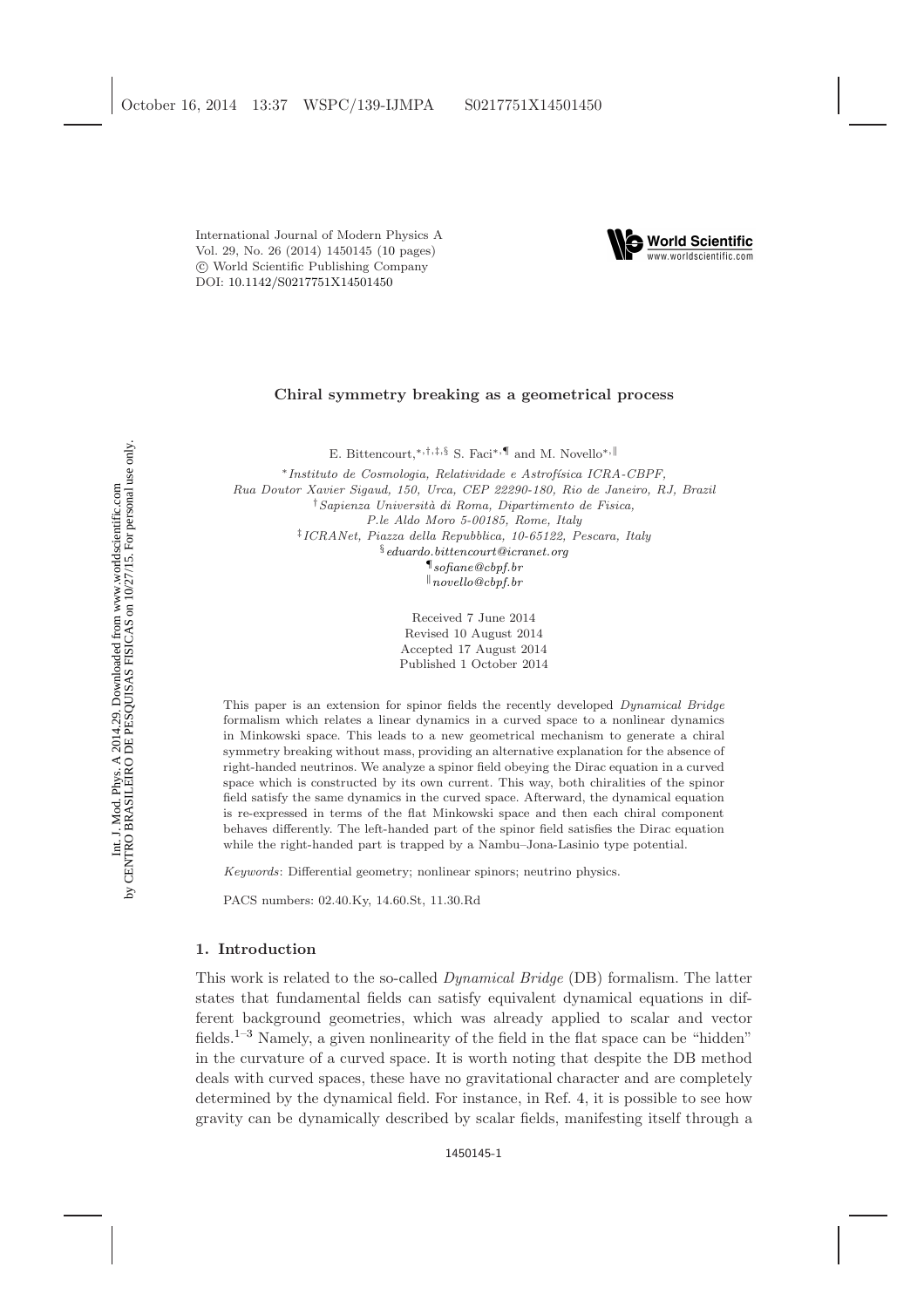curved space which does not have a proper dynamics, contrary to what happens in Einstein's theory. Another example concerns electromagnetic fields (cf. Ref. [5\)](#page-9-2), where part of the electromagnetic interaction of the leptons is geometrized. In this vein, the DB offers a uniform geometrical description in the sense that it induces a curved geometry for all kinds of nonlinear interactions.

Here we shall demonstrate that such procedure also holds for spinor fields. In particular, we show that the self-interacting term of the Nambu–Jona-Lasinio (NJL) equation — which appears commonly as a phenomenological regime in quantum chromodynamics (QCD) based on chiral symmetry breaking (see historical details in  $Ref. 6$ ) — can be derived from the minimal coupling of a Dirac field with a curved geometry. Therefore, this DB goes together with the chiral symmetry breaking even for massless spinor fields if the coupling constant is sufficiently large. We thus have a new and geometrical explanation for the nonobservation of the right-handed neutrinos.

In our proposal, we consider a massless spinor field  $\Psi$  satisfying the Dirac equation  $i\hat{\gamma}^{\mu}\hat{\nabla}_{\mu}\Psi = 0$  in a curved background without any gravitational character. This curved geometry represents the modification of the flat space caused only by the presence of the field Ψ. The latter modifies the Minkowski metric through the simplest possible way by means of its vector  $J^{\mu}$  and axial  $I^{\mu}$  currents. Then, we write the curved "spinorial" metric, by introducing a vector  $H^{\mu}$  which is a linear combination of  $J^{\mu}$  and  $I^{\mu}$ , as follows

<span id="page-1-1"></span>
$$
\hat{g}^{\mu\nu} = \eta^{\mu\nu} + 2\alpha H^{\mu} H^{\nu} \,, \tag{1}
$$

where the arbitrary function  $\alpha$  depends on the scalars,  $A \equiv \Psi \Psi$  and  $B \equiv i\Psi \gamma_5 \Psi$ . Afterward, we rewrite this dynamics in Minkowski space (equipped with the metric  $\eta_{\mu\nu}$ ). In an appropriate regime of  $\alpha$ , this leads to the two following equations

<span id="page-1-0"></span>
$$
i\gamma^{\mu}\partial_{\mu}\Psi_{L}=0\,,\tag{2}
$$

$$
i\gamma^{\mu}\partial_{\mu}\Psi_{R} + s(A + iB\gamma_{5})\Psi_{L} = 0, \qquad (3)
$$

where s depends on  $\alpha$  and its derivatives,  $\Psi_L \equiv (1/2)(1 - \gamma_5)\Psi$  and  $\Psi_R \equiv$  $(1/2)(1 + \gamma_5)\Psi$  are respectively, the left-handed and right-handed chirality components of  $\Psi$ , with  $\Psi = \Psi_L + \Psi_R$ . The left-handed component still obey the Dirac dynamics in Minkowski space while the right-handed component verifies Eq. [\(3\)](#page-1-0), which is a generalization of the NJL dynamics. The curvature of the effective space goes to the nonlinearity of NJL dynamics in Minkowski space, but only for the right-handed component of the spinor field. This introduces a new answer to the experimentally observed chiral symmetry breaking of neutrinos and stands as an alternative for the Standard Model (SM) interpretation which assumes that righthanded neutrinos do not exist, i.e. they do not interact through the SM forces. Further extensions assume the right-handed neutrinos have very large masses which makes them invisible.

This paper is organized as follows. The next section introduces the mathematical background to understand the DB formalism and particularly how the curved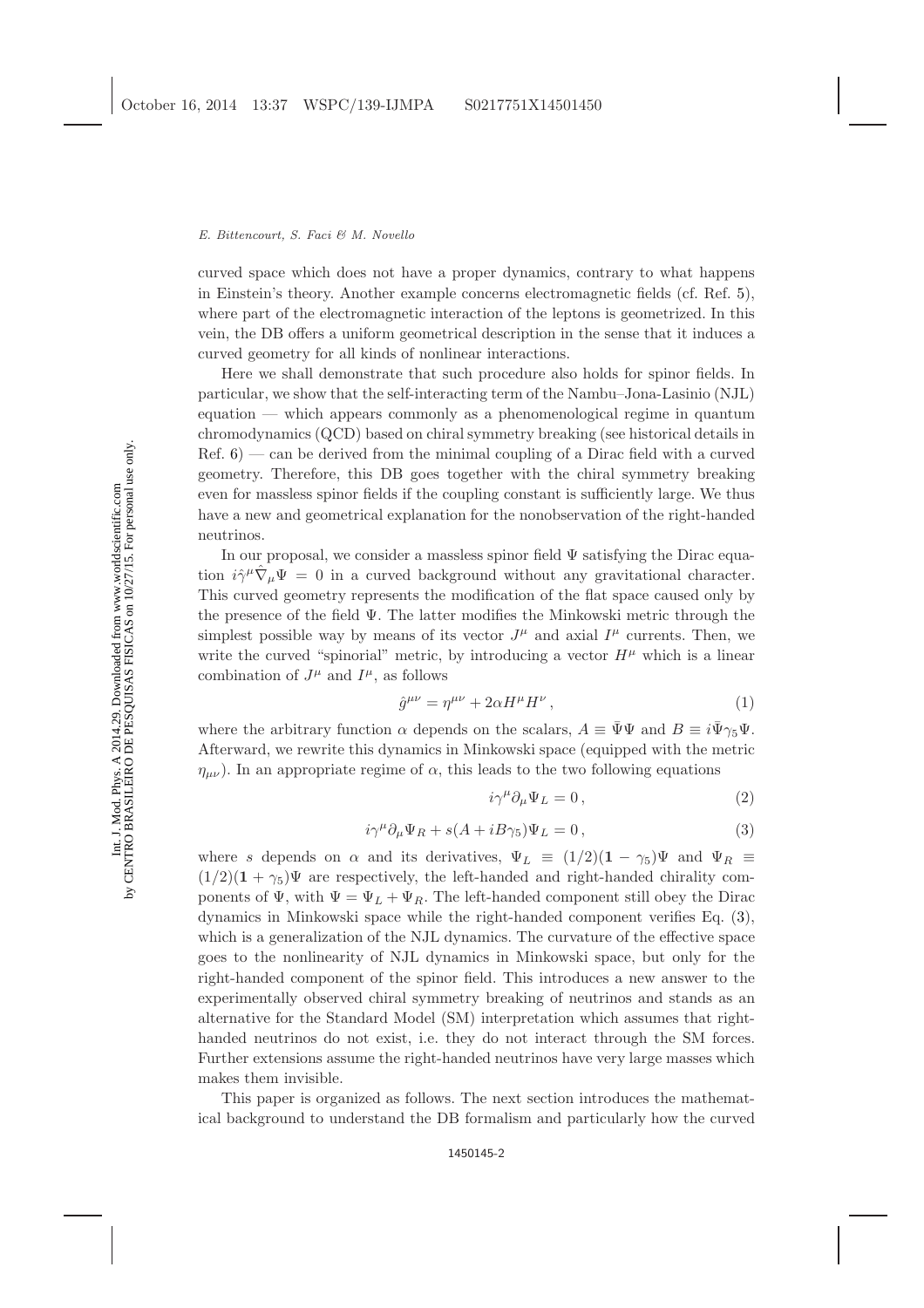space–time is built with spinors. Section [3](#page-4-0) expands the DB for spinor fields and exhibits how Dirac's dynamics in a curved space leads to a nonlinear dynamics in Minkowski space. In Sec. [4,](#page-6-0) an important regime of the resulting nonlinear dynamics is explored yielding a generalized NJL equation. Finally, Sec. [5](#page-7-0) summarizes our concluding remarks.

# 2. Mathematical Compendium for the Dynamical Bridge

In order to properly construct the DB for spinor fields, let us describe some mathematical ingredients. In this section, we focus on the algebraic relations that the Dirac matrices have to satisfy in both spaces.

According to the field theory formulation of a spin-2 field,<sup>[7](#page-9-4)</sup> any metric tensor  $\hat{g}^{\mu\nu}$  can always be decomposed into

<span id="page-2-0"></span>
$$
\hat{g}^{\mu\nu} = g^{\mu\nu} + \Sigma^{\mu\nu},\tag{4}
$$

where  $g^{\mu\nu}$  is some background metric and  $\Sigma^{\mu\nu}$  is a rank-2 tensor field. Under this form the inverse metric  $\hat{g}_{\mu\nu}$  should be expressed by an infinite series. However, the metric  $\hat{g}^{\mu\nu}$  admits an inverse with the same binomial form if we impose the condition  $\Sigma^{\mu\nu}\Sigma_{\nu\lambda} = p\delta^{\mu}_{\lambda} + q\Sigma^{\mu}_{\lambda}$ , where p and q are arbitrary functions of the coordinates. Throughout the text, we set the background metric  $g_{\mu\nu}$  to be the Minkowski one  $\eta_{\mu\nu}$  in arbitrary coordinate systems. Though this might appear restrictive, it can be generalized to arbitrary curved backgrounds.<sup>[8](#page-9-5)</sup>

With a generic spinor field  $\Psi$  (more rigorously, a complex bispinor spin-1/2) representation of the Lorentz group), we construct two Hermitian scalars  $A \equiv \bar{\Psi}\Psi$ and  $B \equiv i\bar{\Psi}\gamma_5\Psi$ , where the adjoint field is given by  $\bar{\Psi} = \Psi^{\dagger}\gamma^0$ . We also define the associated vector and axial currents, respectively, as  $J^{\mu} \equiv \bar{\Psi} \gamma^{\mu} \Psi$  and  $I^{\mu} \equiv$  $\bar{\Psi}\gamma^{\mu}\gamma_{5}\Psi$ . The  $\gamma^{\mu}$ 's are the Dirac matrices which satisfy the closure relation of the Clifford algebra

<span id="page-2-3"></span>
$$
\{\gamma^{\mu}, \gamma^{\nu}\} = 2\eta^{\mu\nu}\mathbf{1},\tag{5}
$$

<span id="page-2-2"></span>where 1 is the unity matrix of the algebra. Using the Pauli–Kofink identity, see the appendix of Ref. [9,](#page-9-6) which states that for any element Q of the Clifford algebra one has

$$
(\bar{\Psi}Q\gamma_{\lambda}\Psi)\gamma^{\lambda}\Psi = (\bar{\Psi}Q\Psi)\Psi - (\bar{\Psi}Q\gamma_{5}\Psi)\gamma_{5}\Psi , \qquad (6)
$$

the following relations are easily derived

<span id="page-2-1"></span>
$$
J^2 = -I^2 = A^2 + B^2, \quad J_\mu I^\mu = 0,\tag{7}
$$

where we have denoted  $X^2 \equiv \eta_{\mu\nu} X^{\mu} X^{\nu}$  for the vectorial objects.

The DB method consists in writing  $\Sigma^{\mu\nu}$  of the curved space–time metric [\(4\)](#page-2-0) in terms of the dynamical field which is  $\Psi$ . Assuming a second-order relation of  $\Sigma^{\mu\nu}$ in term of the currents, its most general form, thanks to the relations [\(7\)](#page-2-1), reads

$$
\Sigma^{\mu\nu} \doteq 2\alpha H^{\mu}H^{\nu}\,,\tag{8}
$$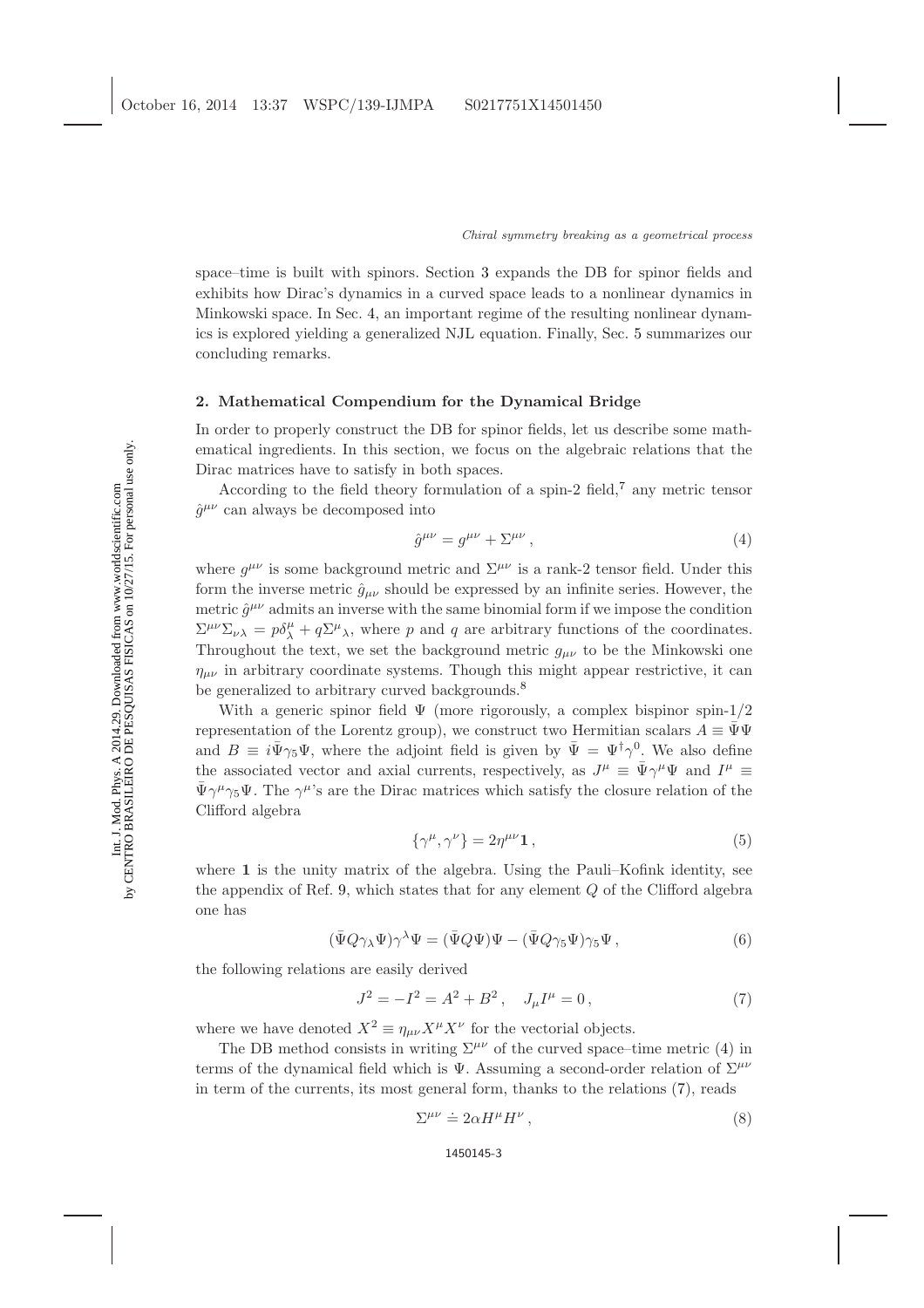## E. Bittencourt, S. Faci & M. Novello

where  $H^{\mu} \doteq J^{\mu} + \epsilon I^{\mu}$  is a linear combination of the currents,  $\epsilon$  is an arbitrary constant and  $\alpha$  is an arbitrary function of the scalars A and B. The factor 2 is conventional. Equations [\(6\)](#page-2-2) and [\(7\)](#page-2-1) leads to the following identities

<span id="page-3-0"></span>
$$
H_{\mu}\gamma^{\mu}\Psi = (1 + \epsilon\gamma_5)(A + iB\gamma_5)\Psi \quad \text{and} \quad H^2 = (1 - \epsilon^2)J^2. \tag{9}
$$

Finally, using the relation  $\hat{g}^{\mu\nu}\hat{g}_{\nu\lambda} = \delta^{\mu}_{\ \lambda}$ , the metric tensor and its inverse can be written as

<span id="page-3-3"></span>
$$
\hat{g}^{\mu\nu} = \eta^{\mu\nu} + 2\alpha H^{\mu} H^{\nu},
$$
  

$$
\hat{g}_{\mu\nu} = \eta_{\mu\nu} - \frac{2\alpha}{1 + 2\alpha H^2} H_{\mu} H_{\nu}.
$$
 (10)

This kind of binomial metrics [\(10\)](#page-3-0) can be seen as an example of the disformal transformations introduced by Bekenstein<sup>[10,](#page-9-7)[11](#page-9-8)</sup> and, since then, they have been investigated in many contexts like bimetric theories,  $^{12}$  $^{12}$  $^{12}$  cosmic inflation,  $^{13}$  $^{13}$  $^{13}$  analogue models $^{14,15}$  $^{14,15}$  $^{14,15}$  $^{14,15}$  and others.

Note that we are dealing with curved spaces without any gravitational character. Thus, the metric [\(10\)](#page-3-0) might appear artificial, however, this is not important once the DB uses the curved metric merely as a "tool" to incorporate nonlinear interactions in the curvature of the space. Furthermore, the physical aspects of this mathematical map become clear when a physical phenomenon can be explained through geometrical objects. We will see hereafter that, the DB yields a physical phenomenon like the chiral symmetry breaking for massless neutrinos.

From now on, we m[a](#page-3-1)ke use of the tetrad formalism<sup>a</sup> (or vierbeins), in order to perform the DB by changing the tangent (spinor) space and the physical space– time simultaneously. This allows to simplify the calculations since we are dealing with spinors in curved background. The Lagrangian and the dynamical equations for Ψ must then be invariant not only under diffeomorphisms, but also under local Lorentz transformations acting on the tangent space.

Let us now rewrite the objects defined previously in terms of the tetrads. We define two tetrad bases  $e^{\mu}{}_{A}$  and  $\hat{e}^{\mu}{}_{A}$  which relate the tangent space provided with the metric  $\eta_{AB}$  to the physical spaces endowed with the two metrics  $\eta_{\mu\nu}$  and  $\hat{g}_{\mu\nu}$ . The two bases satisfy the following relations

<span id="page-3-2"></span>
$$
\hat{g}^{\mu\nu} = \eta^{AB} \hat{e}^{\mu}{}_{A} \hat{e}^{\nu}{}_{B} ,
$$
  
\n
$$
\eta^{\mu\nu} = \eta^{AB} e^{\mu}{}_{A} e^{\nu}{}_{B} .
$$
\n(11)

The Greek indices refer to the physical spaces and are lowered and raised by the corresponding metric  $(\eta_{\mu\nu}$  or  $\hat{g}_{\mu\nu})$ . The capital Latin indices refer to the tangent space and are lowered and raised by  $\eta_{AB} = \text{diag}(1, -1, -1, -1)$ . The inverse tetrad bases  $e_\mu{}^A$  and  $\hat{e}_\mu{}^A$  should satisfy  $e_\mu{}^A e^\nu{}_A = \hat{e}_\mu{}^A \hat{e}^\nu{}_A = \delta_\mu^\nu$  and  $e_\mu{}^A e^\mu{}_B = \hat{e}_\mu{}^A \hat{e}^\mu{}_B = \delta_\mu$  $\delta_B^A$ . Furthermore, any vector  $X^{\mu}$  (or  $\hat{X}^{\mu}$ ) in the space–time  $\eta_{\mu\nu}$  (or  $\hat{g}_{\mu\nu}$ ) has a

<span id="page-3-1"></span><sup>a</sup>This formalism was introduced by Cartan in Ref. [16](#page-9-13) and generalized by Weyl in Ref. [17](#page-9-14) to adequately treat spinors in curved spaces.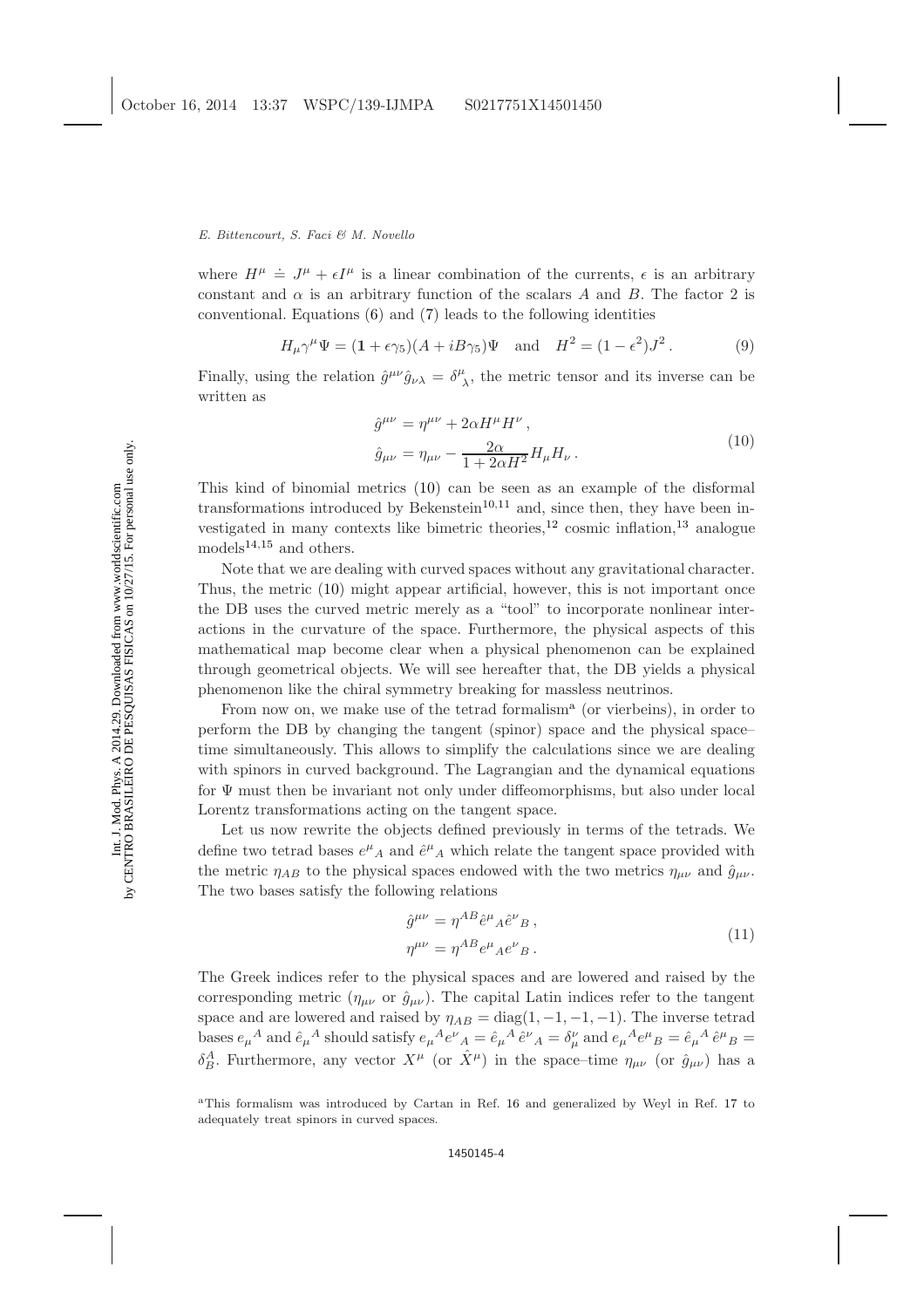counterpart  $X^A \equiv e^A_\mu X^\mu$  (or  $\hat{X}^A \equiv \hat{e}^A_\mu \hat{X}^\mu$ ) in the tangent space. In particular, for the Dirac matrices we assume that

$$
\gamma^A = \hat{e}_{\mu}{}^A \hat{\gamma}^{\mu} = e_{\mu}{}^A \gamma^{\mu} \,, \tag{12}
$$

<span id="page-4-1"></span>where  $\gamma^{A}$ 's are the constant Dirac matrices. Note that the Dirac matrices  $\hat{\gamma}^{\mu}$  also verify the closure relation of the Clifford algebra corresponding to the metric  $\hat{g}^{\mu\nu}$ , that is

$$
\{\hat{\gamma}^{\mu}, \hat{\gamma}^{\nu}\} = 2\hat{g}^{\mu\nu}\mathbf{1} \,. \tag{13}
$$

For consistency with Eq.  $(5)$  and Eqs.  $(10)$ – $(13)$ , the two tetrad bases must be related. However, this relation is not unique. So, inspired in the form of the metric [\(10\)](#page-3-0), we are lead to

<span id="page-4-4"></span>
$$
\hat{e}^{\mu}{}_{A} = e^{\mu}{}_{A} + \beta H_{A} H^{\mu} \,. \tag{14}
$$

Using Eqs. [\(10\)](#page-3-0) and [\(11\)](#page-3-2), we have the constraint  $\alpha = 2\beta/(2+\beta H^2)$ . Therefore, the inverse tetrad bases are related according with

$$
\hat{e}_{\mu}{}^{A} = e_{\mu}{}^{A} - \frac{\beta}{1 + \beta H^{2}} H^{A} H_{\mu}.
$$
\n(15)

That is all we need about spinor fields in curved spaces and tetrad formalism in order to construct the bridge between the dynamics. In the next section we shall focus on the map itself.

# <span id="page-4-0"></span>3. Dynamical Bridge for Spinor Fields: From Dirac to a Nonlinear Dynamics

Now we describe how the DB works for spinor fields. As mentioned before, we start with the linear Dirac equation in an effective curved background, then we expand the formulas to reach a new and different, though mathematically equivalent, dynamics in the Minkowski background. The resulting equation is a generalization of the NJL dynamics.

<span id="page-4-5"></span>In the effective curved geometry given by [\(10\)](#page-3-0), the Dirac equation for the spinor field<sup>[b](#page-4-2)</sup> reads

<span id="page-4-3"></span>
$$
i\hat{\gamma}^{\mu}\hat{\nabla}_{\mu}\Psi = 0\,,\tag{16}
$$

where  $\hat{\nabla} \equiv \partial_{\mu} - \hat{\Gamma}_{\mu}$  and the Fock–Ivanenko connection  $\hat{\Gamma}_{\mu}$  is given by

$$
\hat{\Gamma}_{\mu} = -\frac{1}{8} \left( [\hat{\gamma}^{\alpha}, \hat{\gamma}_{\alpha,\mu}] - \hat{\Gamma}^{\rho}_{\alpha\mu} [\hat{\gamma}^{\alpha}, \hat{\gamma}_{\rho}] \right). \tag{17}
$$

Note that a comma means partial derivative,  $\hat{\Gamma}^{\rho}_{\alpha\mu}$  is the Christoffel symbol constructed with  $\hat{g}_{\mu\nu}$  and the squared brackets represent the commutator operator. Introducing the tetrads allows to rewrite the Fock–Ivanenko connection [\(17\)](#page-4-3) as

$$
\hat{\Gamma}_{\mu} = \hat{e}_{\mu}{}^{A}\hat{\Gamma}_{A} \quad \text{with} \quad \hat{\Gamma}_{A} = -\frac{1}{8}\hat{\gamma}_{BCA}[\gamma^{B}, \gamma^{C}], \tag{18}
$$

<span id="page-4-2"></span>bUnlike what was done in Ref. [18,](#page-9-15) here  $\Psi$  remains the same in both spaces.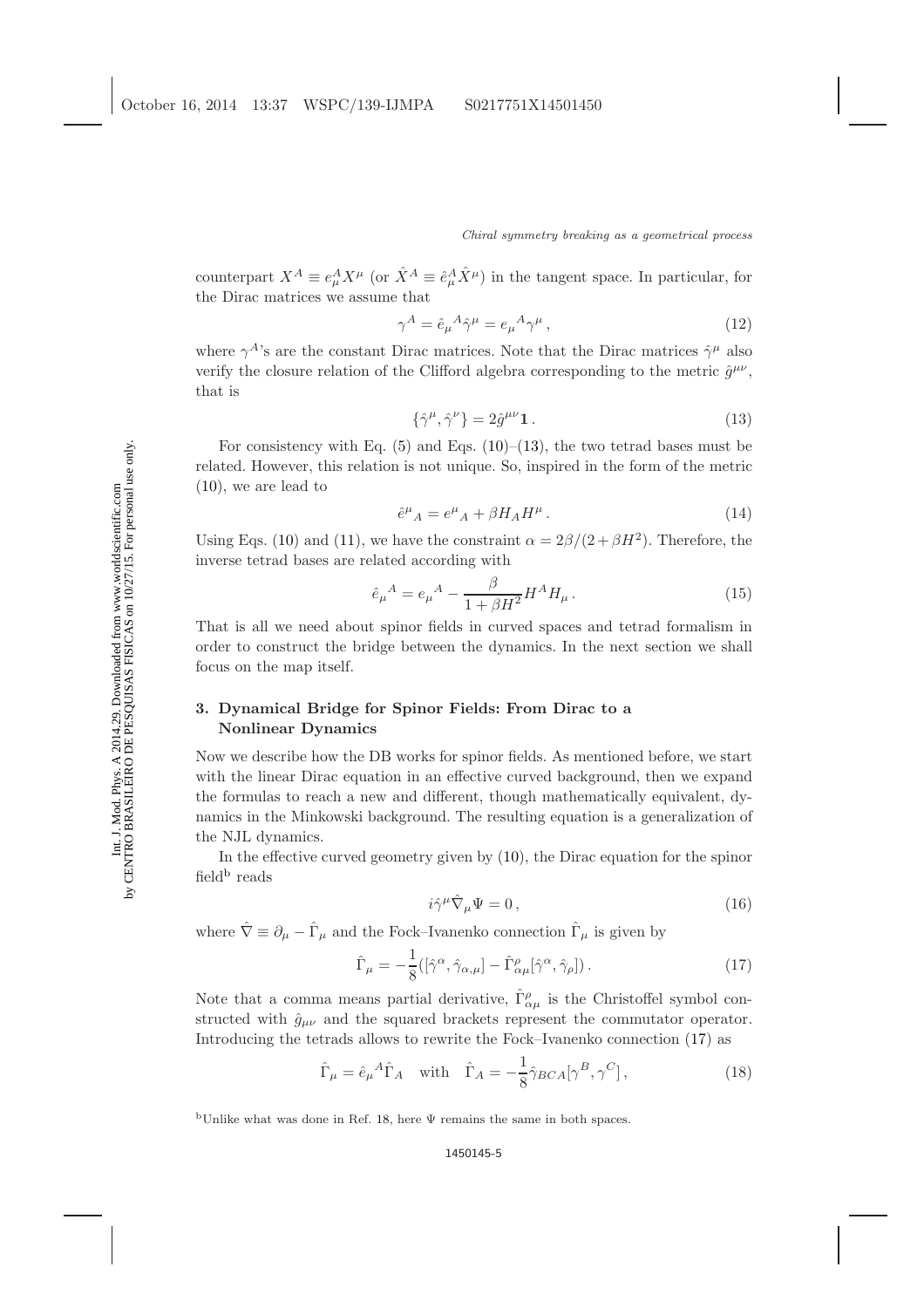## E. Bittencourt, S. Faci & M. Novello

where  $\hat{\gamma}_{ABC}$  is called spin connection and

<span id="page-5-0"></span>
$$
\hat{\gamma}_{ABC} = \frac{1}{2}(\hat{C}_{ABC} - \hat{C}_{BCA} - \hat{C}_{CAB}) \quad \text{and} \quad \hat{C}_{ABC} = -\hat{e}_{\nu A}\hat{e}^{\mu}{}_{[B}\hat{e}^{\nu}{}_{C],\mu} \,. \tag{19}
$$

It is easy to see that  $\hat{C}_{ABC} = -\hat{C}_{ACB}$  and, consequently,  $\hat{\gamma}_{ABC} = -\hat{\gamma}_{BAC}$ . To go further we use the relation  $(14)$  to expand  $(19)$ , as follows

$$
\hat{C}_{ABC} = -\frac{1}{1 + \beta H^2} (H_A \beta_{,[B} H_{C]} + \beta^2 H_A H_{[B} \dot{H}_{C]} - \beta H_A H_{[C,B]}) + \beta H_{A,[B} H_{C]}
$$

$$
-\frac{\beta^2}{2(1 + \beta H^2)} H_A H_{,[B}^2 H_{C]},
$$
(20)

where  $\dot{H}_A$  holds for  $H_{A,B}H^B$ . Thus, we compute the spin connection

$$
\hat{\gamma}_{ABC} = \hat{C}_{ABC} + \frac{\beta}{2} \left[ \frac{\beta H^2}{1 + \beta H^2} (H_A H_{[B,C]} + H_B H_{[C,A]} - H_C H_{[B,A]}) + H_{A,[C} H_{B]} + H_{[B,C]} H_A \right].
$$
\n(21)

The Dirac equation [\(16\)](#page-4-5) reads

$$
i\hat{\gamma}^A(\hat{\partial}_A - \hat{\Gamma}_A)\Psi = i\gamma^A \left(\partial_A + \beta H_A H^B \partial_B + \frac{1}{8}\hat{\gamma}_{BCA}[\gamma^B, \gamma^C]\right)\Psi = 0\,,\qquad(22)
$$

where  $\hat{\partial}_A \equiv \hat{e}^{\mu}{}_{A} \partial_{\mu} = \partial_A + \beta H_A H^B \partial_B$ . To proceed we need to compute the expression  $\hat{\gamma}_{BCA}\gamma^A\gamma^B\gamma^C$ . This turns out to [c](#page-5-1)ontain only two nonvanishing terms,<sup>c</sup> which are

<span id="page-5-3"></span><span id="page-5-2"></span>
$$
\hat{\gamma}_{BCA}\epsilon^{ABC}{}_{D} = \frac{\beta^2 H^2}{2(1+\beta H^2)} H_A H_{[B,C]}\epsilon^{ABC}{}_{D}
$$
\n(23)

and

<span id="page-5-4"></span>
$$
\hat{\gamma}_{BCA}\eta^{AB}\gamma^{C} = \frac{1}{1+\beta H^{2}}\left[\dot{\beta}H_{A}\gamma^{A} - H^{2}(\beta\cdot\gamma) + \beta^{2}H^{2}\dot{H}_{A}\gamma^{A} - \beta^{2}\dot{H}_{A}H^{A}H_{B}\gamma^{B}\right]
$$

$$
-\frac{\beta}{4}(H^{2}\cdot\gamma) + \frac{\beta}{2}\dot{H}_{A}\gamma^{A}\right] - \frac{\beta}{4}(H^{2}\cdot\gamma) - \frac{\beta^{2}}{2(1+\beta H^{2})}\dot{H}^{2}H_{A}\gamma^{A}
$$

$$
+\frac{\beta^{2}}{2(1+\beta H^{2})}H^{2}(H^{2}\cdot\gamma). \tag{24}
$$

We have used the shortcuts  $\dot{\beta} \equiv \beta_{,A} H^A$ ,  $\beta \cdot \gamma \equiv \beta_{,A} \gamma^A$  and  $H^2 \cdot \gamma \equiv 2H^A H_{A,B} \gamma^B$ . Equation [\(22\)](#page-5-2) does not match any well-known dynamics for a nonlinear spinor field in flat space. To get a simpler equation, we should assume a specific value for  $\epsilon$ . From Eq. [\(9\)](#page-3-3), setting  $\epsilon^2 = 1$ , it implies that  $H^2 = 0$  drastically simplify the

<span id="page-5-1"></span><sup>&</sup>lt;sup>c</sup>To do this, we use the following algebraic identity for the Dirac matrices  $\gamma^A \gamma^B \gamma^C = \eta^{AB} \gamma^C +$  $\eta^{BC} \gamma^A - \eta^{AC} \gamma^B + i \epsilon^{ABC} D \gamma^D \gamma_5.$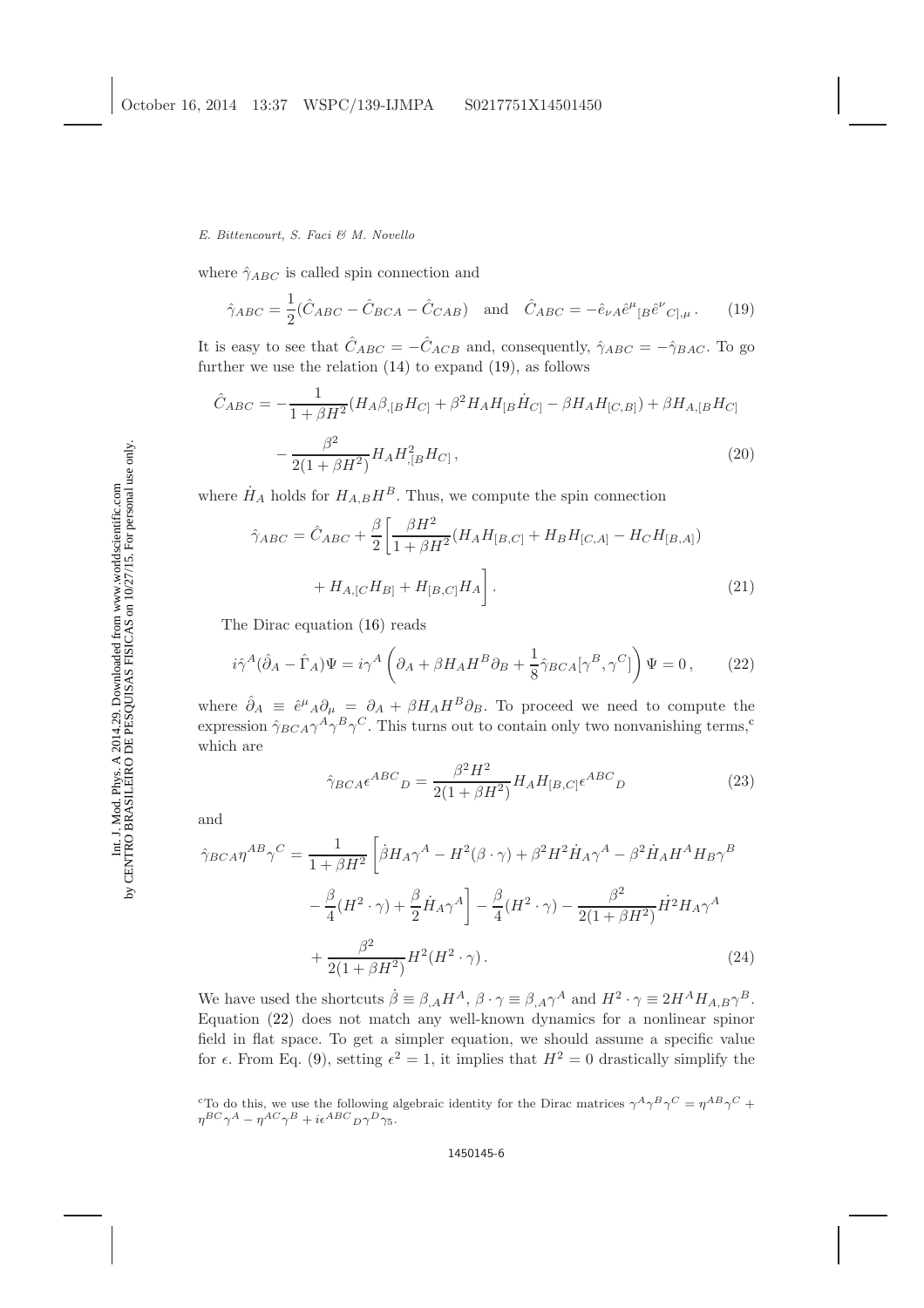[d](#page-6-1)ynamical equations.<sup>d</sup> Let us assume  $\epsilon = -1$  for later convenience. Consequently, the expression [\(23\)](#page-5-3) vanishes and [\(24\)](#page-5-4) reduces to

<span id="page-6-2"></span>
$$
\hat{\gamma}_{BCA}\eta^{AB}\gamma^C = \dot{\beta}H \cdot \gamma + \frac{\beta}{2}\dot{H} \cdot \gamma.
$$
 (25)

Therefore, the spinor field equation [\(16\)](#page-4-5) written in the curved space without any gravitational character, becomes the following equation in the flat space

$$
i\left(\gamma^{\mu}\partial_{\mu} + \beta\gamma^{\mu}H_{\mu}H^{\nu}\partial_{\nu} + \frac{\beta}{4}\dot{H}_{\mu}\gamma^{\mu} + \frac{\dot{\beta}}{2}H_{\mu}\gamma^{\mu}\right)\Psi = 0.
$$
 (26)

This is a nonlinear dynamical equation for the spinor field in the Minkowski space. The terms originated from the effective curved space connection are interpreted as self-interacting terms. As it is, this equation does not fit any known nonlinear dynamics for spinor fields,<sup>[19](#page-9-16)</sup> because the propagating terms proportional to  $\beta$  have nonphysical interpretation. Nonetheless, more simplifications can be applied and some remarkable results emerge when we examine closely the coupling parameter  $\beta$  and look for particular solutions.

## <span id="page-6-0"></span>4. Breaking Chiral Symmetry Without Mass

In the SM of particles, the neutrino is represented by a massless spinor field. It means that the results of the DB developed above are particularly applicable for the scenarios where this particle is involved. In this vein, let us remark that in the Lagrangian of the SM, the right-handed neutrinos are not present since weak interactions couple only to the left-handed neutrinos and due to the symmetries of the model a mass term for neutrinos is not allowed. Yet the 1998's experiment, Super-Kamiokande, and various other independent and different experiments have detected the family oscillation of this particle.<sup>[20](#page-9-17)</sup> However, from the minimal coupling principle applied to Minkowski space, this can be explained if the neutrinos are lightly massive, breaking the chiral symmetry. But a fundamental question raises: where are the not yet observed right-handed neutrinos?

Nowadays, there are two possible ways to answer this question: either they just do not exist and then massive neutrinos are of Majorana type, which is not really satisfactory; or, they exist but do not interact weakly. We should also remark that due to the mixing of chiralities caused by the mass term, it was led to assume that right-handed neutrinos are heavy enough in order to hide them from observations. Then, the chiral symmetry is broken "by hand" and it does not really explain why such neutrinos are so massive. Several experiments have unsuccessfully tried direct or indirect detection of such neutrinos, as one can see in Refs. [21](#page-9-18) and [22](#page-9-19) and references therein.

Notwithstanding, this work provides a third possible explanation for the chiral symmetry breaking according to a geometrical viewpoint. In the regime  $\dot{\beta} \gg \beta$ ,

<span id="page-6-1"></span><sup>d</sup>It should be remarked that this does not imply  $J^2 = 0$  which otherwise would be too restrictive.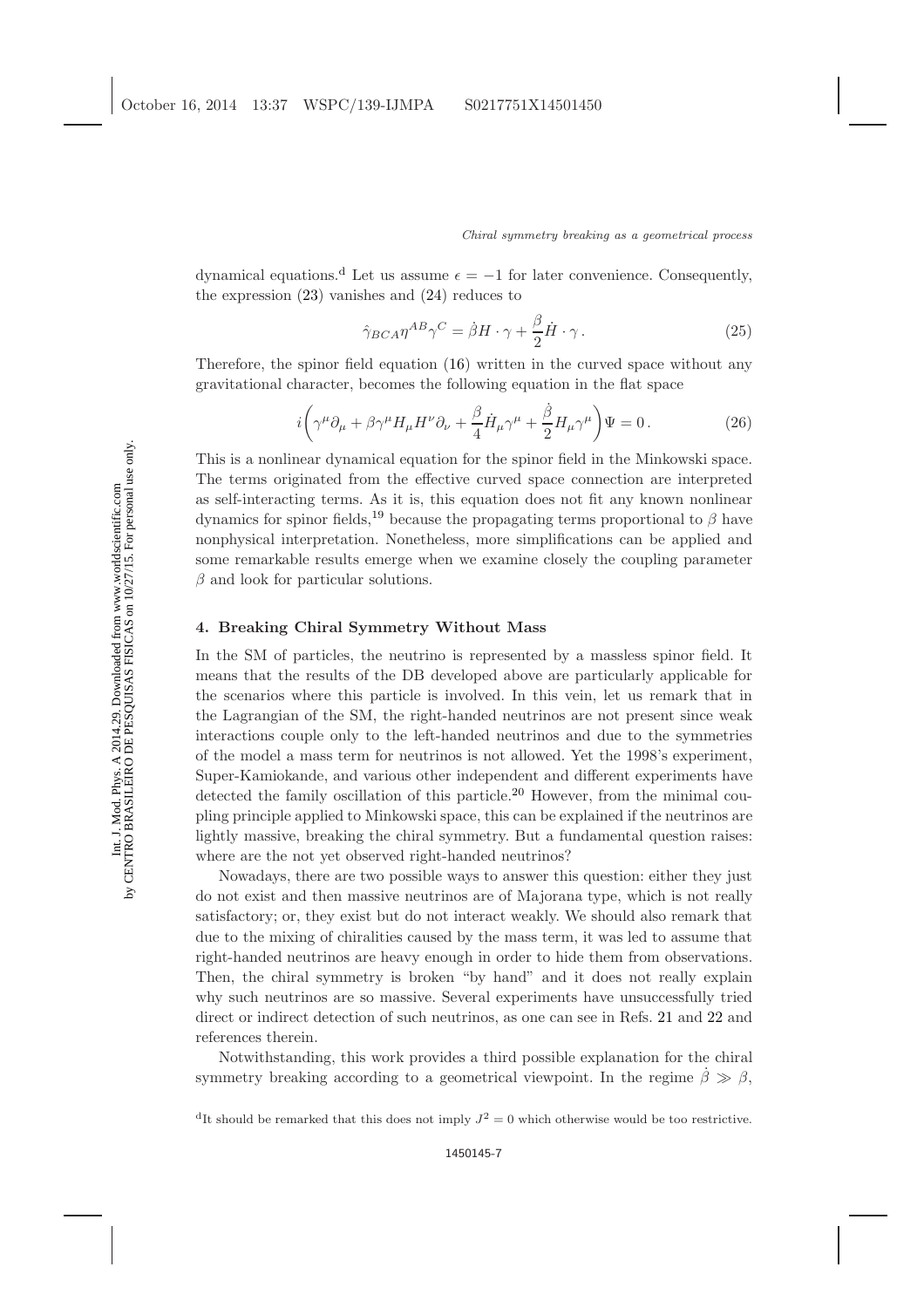## E. Bittencourt, S. Faci & M. Novello

<span id="page-7-2"></span>when the nonlinear propagating terms of Eq. [\(26\)](#page-6-2) can be indeed neglected, it reduces to

<span id="page-7-1"></span>
$$
i\left(\gamma^{\mu}\partial_{\mu} + \frac{\dot{\beta}}{2}H_{\mu}\gamma^{\mu}\right)\Psi = 0.
$$
 (27)

Substituting the expression for  $H_{\mu}\gamma^{\mu}\Psi$  from Eq. [\(9\)](#page-3-3), we obtain

$$
i\gamma^{\mu}\partial_{\mu}\Psi + i\frac{\dot{\beta}}{2}(1-\gamma_{5})(A+iB\gamma_{5})\Psi = 0.
$$
 (28)

This equation is very similar to the NJL equation for a spinor field propagating in Minkowski space–time. This means that the nonlinear self-interacting term can be interpreted as a modification of the space–time structure. Up to this point, our method seems to present two equivalent dynamical equations though written in two different spaces. But there is a "hidden" property that appears in the flat case when we decompose the spinor  $\Psi$  into its two opposite chiralities. That is

$$
\Psi = \Psi_L + \Psi_R = \frac{1}{2}(1 - \gamma_5)\Psi + \frac{1}{2}(1 + \gamma_5)\Psi,
$$

where  $\Psi_L$  and  $\Psi_R$  are components of the spinor field representing the left- and the right-handed chiralities. Therefore, Eq. [\(28\)](#page-7-1) splits into two distinct parts

$$
i\gamma^{\mu}\partial_{\mu}\Psi_{L}=0\,,\tag{29}
$$

$$
i\gamma^{\mu}\partial_{\mu}\Psi_{R} + i\dot{\beta}(A + iB\gamma_{5})\Psi_{L} = 0.
$$
\n(30)

From these equations, it follows the remarkable result: each chiral component  $\Psi_L$  and  $\Psi_R$  satisfies a different dynamical equation in the Minkowski space. The left-handed component propagates as a free Dirac field when the right-handed component is trapped by the self-interacting term. If the coupling parameter  $\dot{\beta}$  is sufficiently large, the right-handed component needs very high energies to be detected. This leads to a new and geometrical explanation for the nonobservation of the right-handed neutrinos.

# <span id="page-7-0"></span>5. Concluding Remarks

This paper completes a sequence of works dealing with the DB, a mathematical equivalence between different dynamical equations of a given field (scalar, vector and now spinor) defined in different space–times. In particular, we have shown that a massless spinor field satisfying the linear Dirac equation defined in a curved geometry is equivalent to the same spinor field in the Minkowski space with its right-handed component satisfying a modified NJL equation and the left-handed component still satisfying the massless Dirac equation. If the coupling parameter is sufficiently large, the right-handed component needs very high energies to be detected. This leads to a new and geometrical explanation for the nonobservation of the right-handed neutrinos.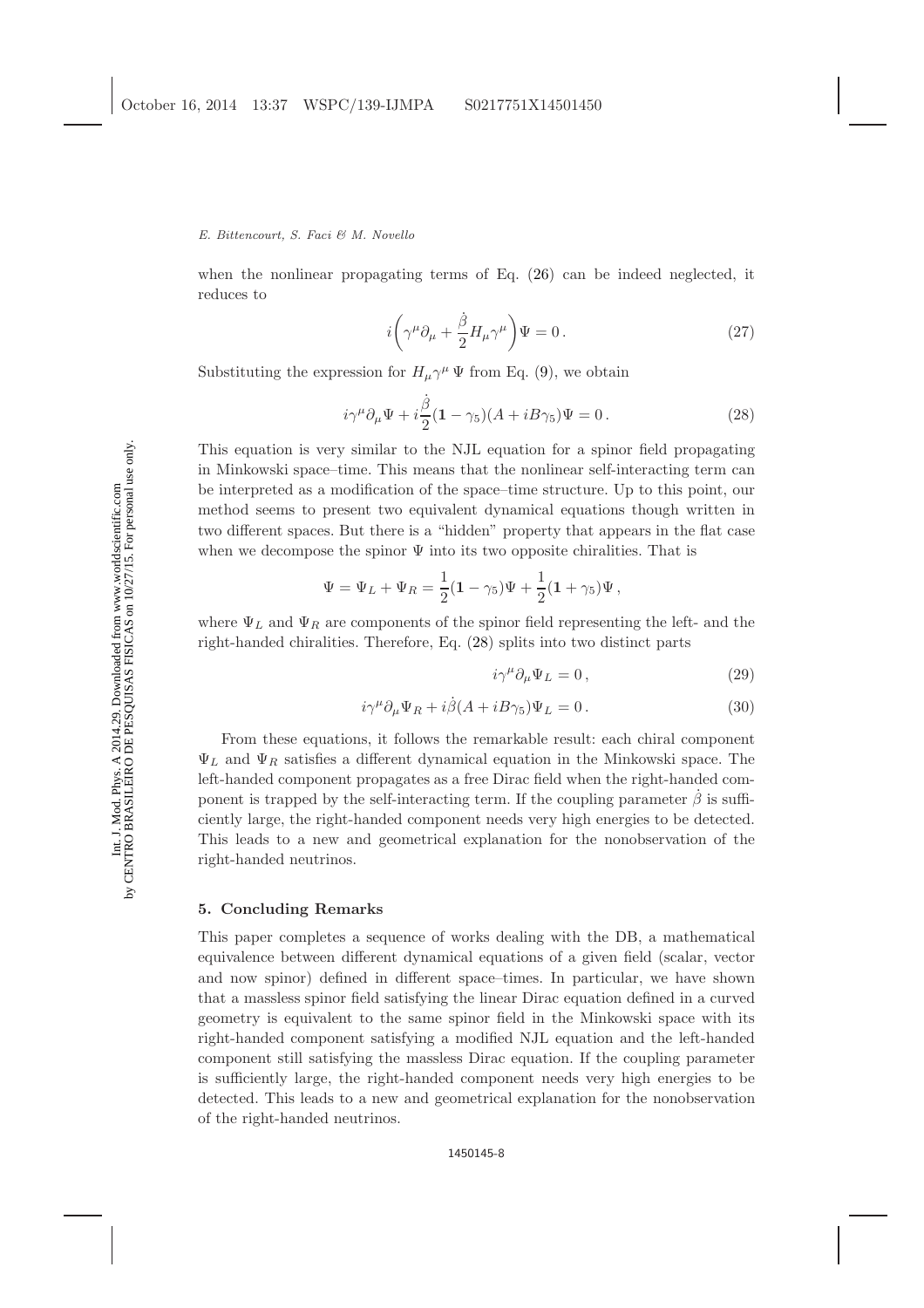It is important to notice that the set of solutions of Eq. [\(26\)](#page-6-2) is not empty. We have at least one special and interesting class of  $\Psi$ 's provided by the Inomata<sup>[23](#page-9-20)</sup> condition  $\Psi_{\mu} = -(1/2)\dot{\beta}H_{\mu}\Psi$  which satisfies this equation. Moreover, this class also verifies Eq. [\(27\)](#page-7-2) and then leads to chiral symmetry breaking for all regimes of  $β$ , resulting in an explicit solution.

In the case of massive fermions, we expect that each fermion possesses a characteristic energy scale in which this nonlinear coupling is relevant, i.e.  $\beta = \beta(m)$  where  $m$  is the mass. Thus, this kind of self-interaction does not appear at low energies and the chiral symmetry should be broken by the mass term. On the other hand, the SM takes into account self-interaction only as quantum corrections. Then, it should be carefully examined if quantum corrections could model such generalized NJL self-interaction and if it would be distinguished from our proposal. Nowadays there are only phenomenological properties about the right-handed neutrinos<sup>[21](#page-9-18)</sup> and no observation has been successful. The attempt to introduce specific values to this model is postponed to a more experimental work.

Note that, as a drawback, there is no conservation of the probability current of the spinor field obtained in the Minkowski space through the DB. This can be explained by two different ways: the spinor field perturbations propagate along geodesics in the curved space but not in Minkowski space; this case is then equivalent to the scalar one.[2](#page-8-2) The second possible explanation states that the chiral symmetry breaking does also break the unitarity of the Dirac theory. To avoid this difficulty, another proposal is possible by changing the form of the curved geometry. Instead of Eq. [\(1\)](#page-1-1), if we consider an effective metric of the form

$$
\hat{g}^{\mu\nu} = \alpha_1 g^{\mu\nu} + 2\alpha_2 H^{\mu} H^{\nu},\qquad(31)
$$

where  $\alpha_1 \neq 1$  and  $\alpha_2$  are initially two arbitrary and independent functions of the scalars A and B. The current is now conserved in both the effective curved and flat spaces provided  $\alpha_1 = \alpha_1(\alpha_2)$ ; that is only one parameter is free. However, preliminary attempts indicate that the dynamics in this case is no longer given by the NJL models. So, this would deviate from our original proposal and should be discussed in a future work.

## Acknowledgments

We acknowledge the participants of the "Pequeno Seminário" for their comments. E. Bittencourt would like to thank Dr. G. B. dos Santos for her comments on a previous version of this paper. This work was supported by CNPq, CAPES (BEX 13956/13-2) and FAPERJ of Brazil.

## <span id="page-8-1"></span><span id="page-8-0"></span>References

- <span id="page-8-2"></span>1. M. Novello and E. Goulart, Class. Quantum Grav. **28**, 145022 (2011).
- 2. E. Goulart, M. Novello, F. T. Falciano and J. D. Toniato, Class. Quantum Grav. 28, 245008 (2011).